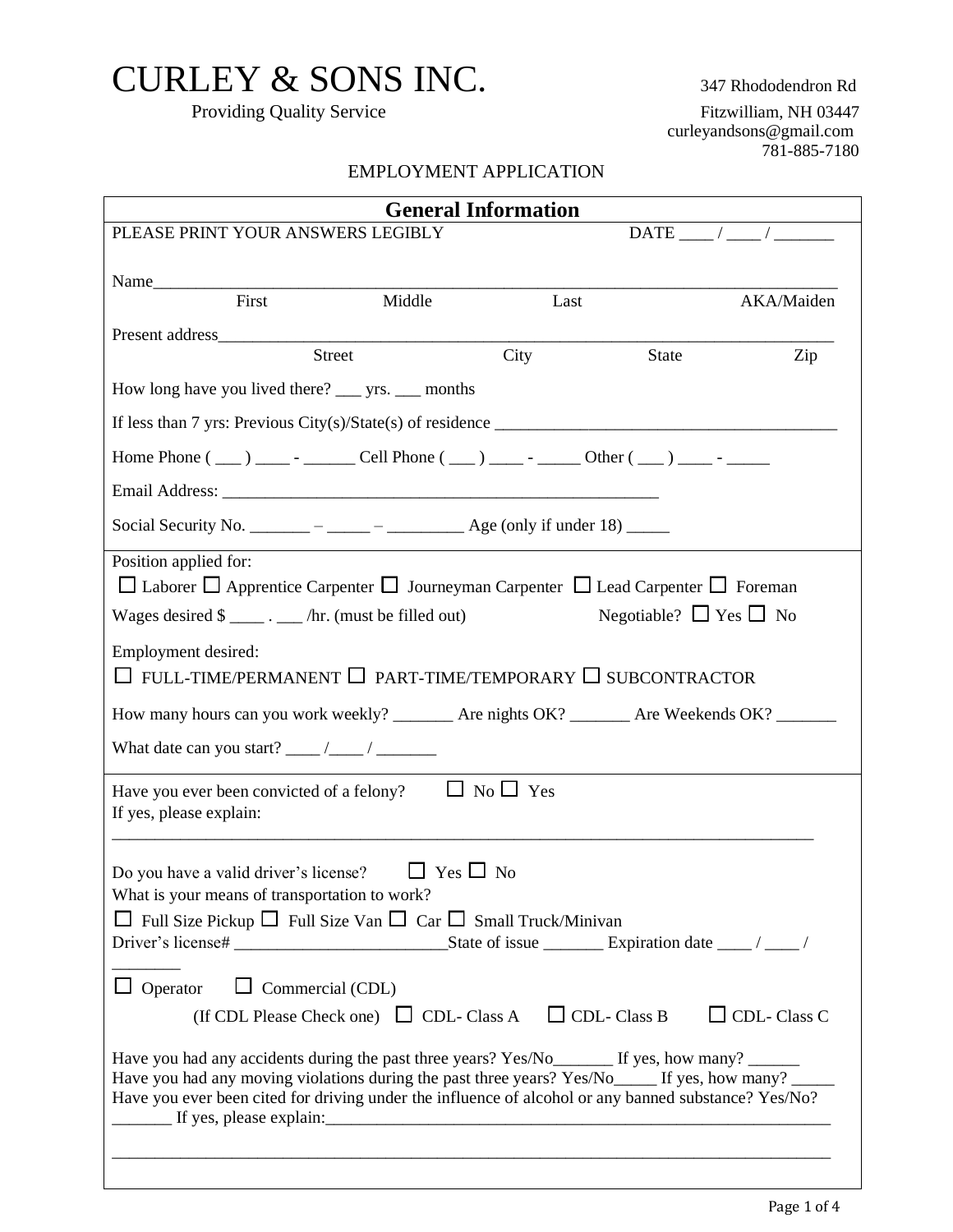|                                 |                       | <b>Educational History</b> |                                                      |                          |
|---------------------------------|-----------------------|----------------------------|------------------------------------------------------|--------------------------|
| <b>TYPE OF</b><br><b>SCHOOL</b> | <b>NAME OF SCHOOL</b> | <b>LOCATION</b>            | <b>NUMBER OF</b><br><b>YEARS</b><br><b>COMPLETED</b> | MAJOR &<br><b>DEGREE</b> |
| High School                     |                       |                            |                                                      |                          |
| College                         |                       |                            |                                                      |                          |
| Bus. or Trade<br>School         |                       |                            |                                                      |                          |

| <b>Construction Experience</b>                                                                                                                                                                                                                                                                                                                                                                                                                                                                                                                                                                                                                                                                                       |
|----------------------------------------------------------------------------------------------------------------------------------------------------------------------------------------------------------------------------------------------------------------------------------------------------------------------------------------------------------------------------------------------------------------------------------------------------------------------------------------------------------------------------------------------------------------------------------------------------------------------------------------------------------------------------------------------------------------------|
| Please answer the following specific questions regarding your experience:                                                                                                                                                                                                                                                                                                                                                                                                                                                                                                                                                                                                                                            |
| $\Box$ Foreman (# of yrs experience - _____ yrs) (running a job with 5+ journeymen from start to finish)<br>Lead Carpenter (# of yrs experience - _____ yrs) (working as a foreman's right hand man)<br>⊔<br>Metal Studs (# of yrs experience - _____ yrs) (avg # of linear feet per day _____ (standard 9' office<br>partitions-by yourself))<br>Drywall Hanging (# of yrs exp - _____ yrs) (avg # of sheets per day _______ (9' standups in typical<br>office by yourself))<br>Drywall Finishing (# of yrs experience - _____ yrs)<br>ப<br>Acoustical Ceilings (# of yrs experience - _____ yrs) (avg # of sf of grid installed per day _____ (by<br>yourself)<br>Doors/Hardware (# of yrs experience - _____ yrs) |
| Trim/Millwork (# of yrs experience - _____ yrs)<br>ப                                                                                                                                                                                                                                                                                                                                                                                                                                                                                                                                                                                                                                                                 |
| Please provide a detailed list of all applicable construction skills, training, and/or experience you have:                                                                                                                                                                                                                                                                                                                                                                                                                                                                                                                                                                                                          |
| Please provide a detailed list of some significant jobs you have worked on:                                                                                                                                                                                                                                                                                                                                                                                                                                                                                                                                                                                                                                          |
| Please list the tools that you own and are willing to use on the job:                                                                                                                                                                                                                                                                                                                                                                                                                                                                                                                                                                                                                                                |
|                                                                                                                                                                                                                                                                                                                                                                                                                                                                                                                                                                                                                                                                                                                      |

 $\overline{\phantom{a}}$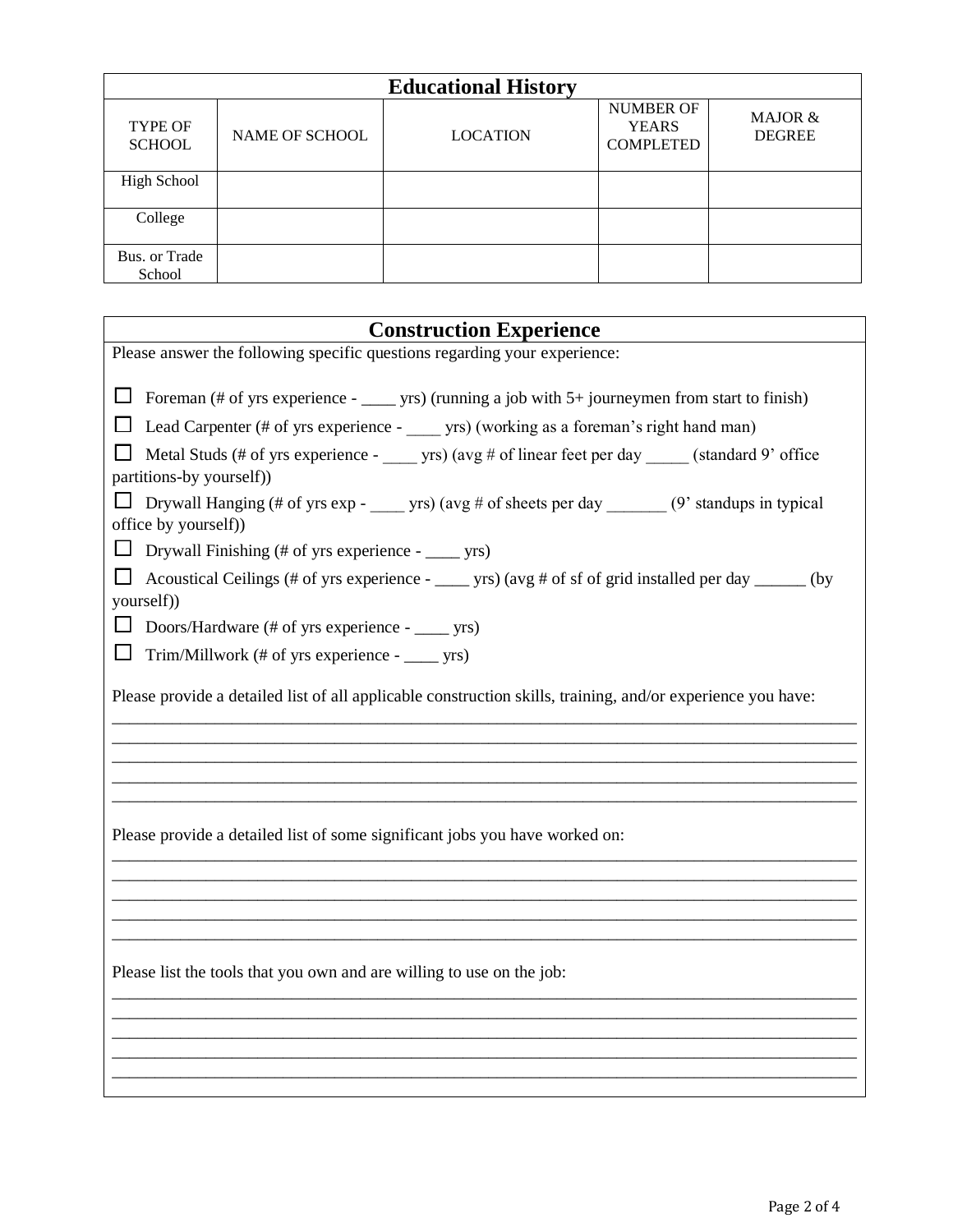| <b>References</b>                                                      |                                    |  |  |
|------------------------------------------------------------------------|------------------------------------|--|--|
| Please list two references other than relatives or previous employers. |                                    |  |  |
| Name                                                                   | Name                               |  |  |
|                                                                        | Position                           |  |  |
|                                                                        |                                    |  |  |
|                                                                        |                                    |  |  |
|                                                                        |                                    |  |  |
|                                                                        | Telephone $(\_\_) \_\_$ - $\_\_$   |  |  |
|                                                                        | Other Phone No. $(\_\_)$ _______ - |  |  |
|                                                                        |                                    |  |  |

| <b>Work Experience</b><br>Please list your work experience beginning with your most recent job held.<br>If you were self-employed, give firm name. Please fill this section out in addition to your resume. |                            |                                                          |                                                                     |  |
|-------------------------------------------------------------------------------------------------------------------------------------------------------------------------------------------------------------|----------------------------|----------------------------------------------------------|---------------------------------------------------------------------|--|
|                                                                                                                                                                                                             | Name of last<br>supervisor | Employment<br>dates                                      | Pay or salary                                                       |  |
| City/State:                                                                                                                                                                                                 |                            | From: $\_\,\_\,\_\,\_\,\_\$<br>To: $\_\,\_\,\_\,\_\,\_\$ | Start: $\frac{1}{2}$ .<br>Final: $\$\_\_\_\_\_\_\_\_\_\_\_\_\_\_\_$ |  |
| Phone number: (*mandatory) - ____ - ____ - _____ -                                                                                                                                                          |                            |                                                          |                                                                     |  |
|                                                                                                                                                                                                             |                            |                                                          |                                                                     |  |
|                                                                                                                                                                                                             |                            |                                                          |                                                                     |  |
| List the jobs you held, duties performed, skills used or learned, advancements or promotions while you                                                                                                      |                            |                                                          |                                                                     |  |
| Name of employer:                                                                                                                                                                                           | Name of last<br>supervisor | Employment<br>dates                                      | Pay or salary                                                       |  |
|                                                                                                                                                                                                             |                            | From: $\_\_\/$<br>To: $\_\_\_\_\_\$                      | Start: $\frac{\ }{2}$ .<br>Final: $\$ _.                            |  |
| Phone number: $(*$ mandatory) - ______ - ______ - ________                                                                                                                                                  |                            |                                                          |                                                                     |  |
| Your last job title: $\sqrt{\frac{2}{1-\frac{1}{2}} + \frac{1}{2-\frac{1}{2}} + \frac{1}{2-\frac{1}{2}}}$                                                                                                   |                            |                                                          |                                                                     |  |
|                                                                                                                                                                                                             |                            |                                                          |                                                                     |  |
| List the jobs you held, duties performed, skills used or learned, advancements or promotions while you                                                                                                      |                            |                                                          |                                                                     |  |